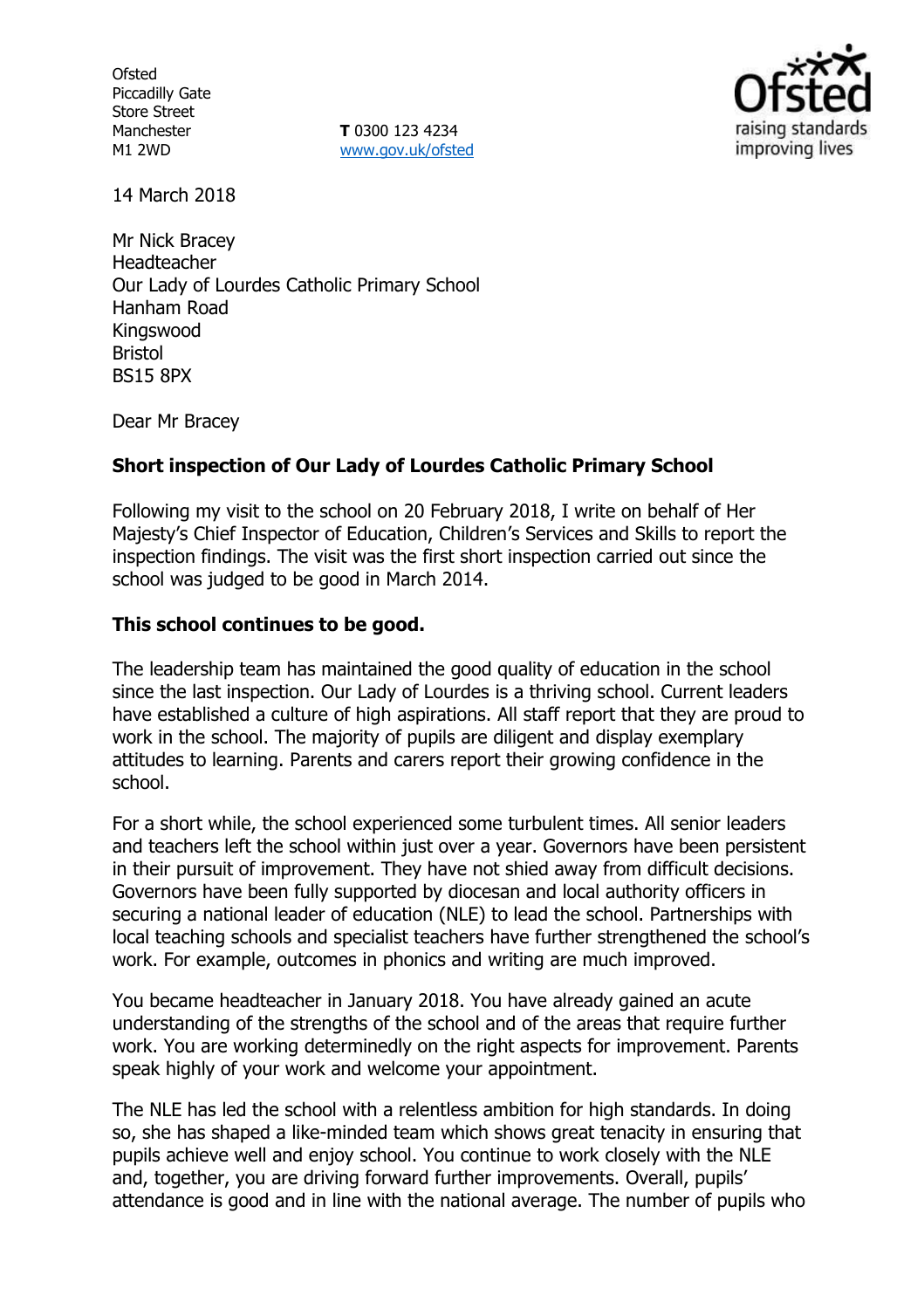

are persistently absent is much lower than previously.

Leaders' work to redesign the school's curriculum has had a positive impact on raising standards. Pupils' progress, where it was not fast enough, has begun to improve. More pupils are working at the expected standards for their age. In 2016, the number of pupils reaching the combined expected standard by the end of key stage 2 in reading, writing and mathematics plummeted to 24%, well below the national average. In the national assessments in 2017, pupils' achievement increased rapidly so that it was above the national average.

# **Safeguarding is effective.**

There is a strong culture of safeguarding in the school. Following the upheaval of so many staff changes, governors engaged the support of the local authority to carry out a rigorous, no-notice review of safeguarding measures in the school. The NLE, together with new leaders, has tackled shortcomings swiftly. Governors continue to make thorough checks to assure themselves that staff have a clear understanding of safeguarding procedures and use them appropriately. In addition, governors make regular checks to ensure that the single central record is up to date and kept in line with current legislation.

Training for safeguarding and child protection is up to date, enabling staff and governors to discharge their duties fully. Senior leaders have ensured that staff are competent in using the new systems for recording concerns. Records are kept meticulously. Leaders work closely with external agencies to assure themselves that everything is being done to minimise risk. They demonstrate great tenacity in making sure that pupils and their families receive the support they need.

Pupils are confident that their concerns are followed up quickly by staff. They say that they feel safe in school and eagerly describe the many ways in which the school's curriculum helps them to understand how to stay safe in a range of situations. Parents agree. Every parent who responded to the online questionnaire Parent View responded that their child is safe in school.

### **Inspection findings**

- My first line of enquiry focused on the effectiveness of the teaching of phonics and reading across the early years and key stage 1. This is because, in 2017, the number of pupils who met the expected standard in the Year 1 phonics screening checks fell below the national average. In addition, too few boys made good progress to achieve expected standards in reading at the end of key stage 1. This did not represent good progress from pupils' different starting points. Senior leaders have worked resolutely to tackle this weakness.
- The teaching of phonics is increasingly effective. Pupils apply their phonic knowledge to read and spell with increasing accuracy. In addition, initiatives to improve pupils' understanding of the texts they read have been successful in raising standards in reading. Teachers and accomplished teaching assistants are helping pupils to catch up.
- Leaders have reviewed the reading resources to ensure that all genres include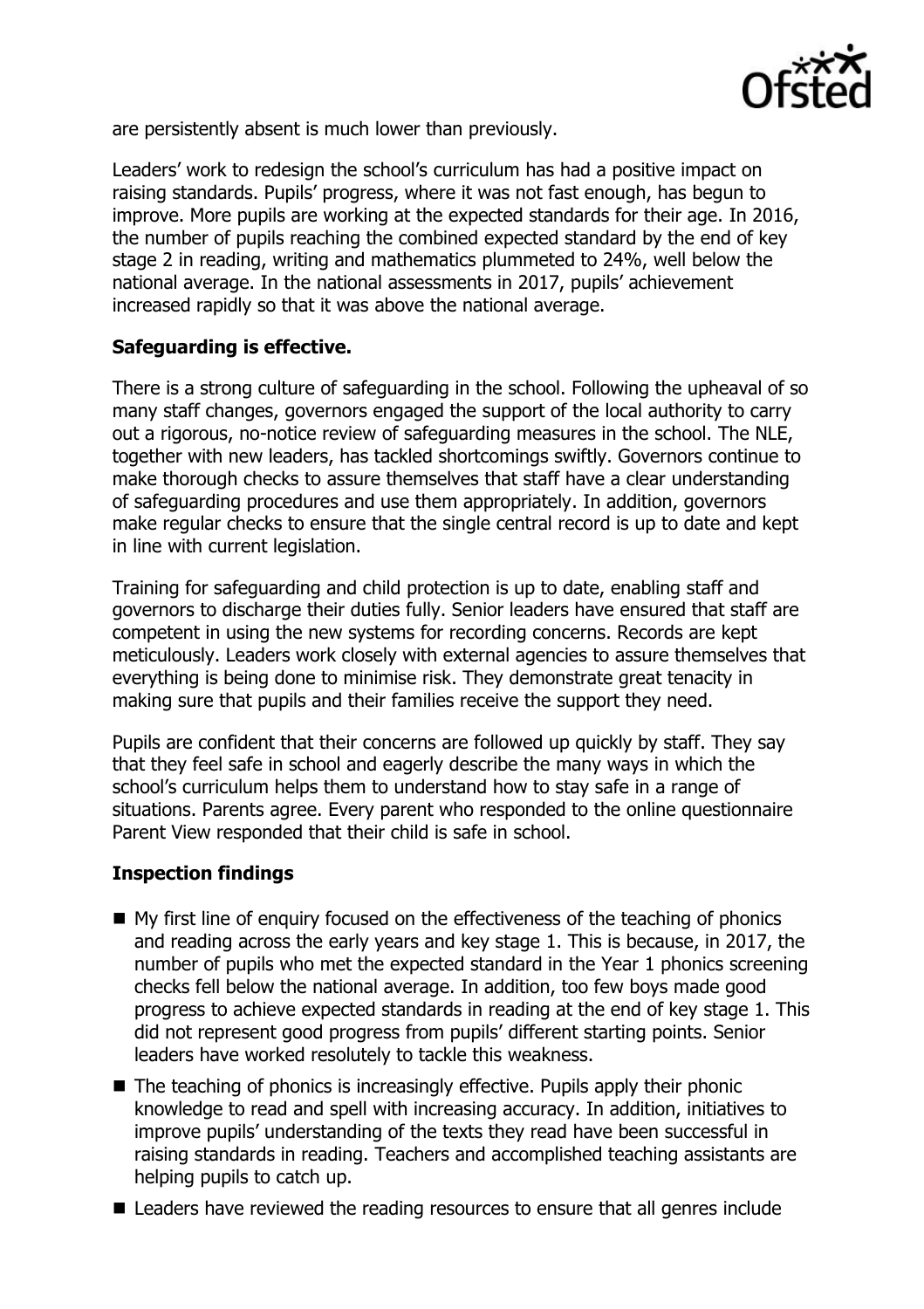

interesting reading material for all readers and, in particular, boys. Outcomes of current pupils show that their acquisition of phonics is strong. A large number of pupils have met the expected standard determined in last year's phonics check. In addition, a greater proportion of pupils than last year are on track to reach the expected standards in reading by the end of key stage 2. However, you recognise that there is more to do to ensure that lessons, all reading materials and support sessions are better aligned so that pupils' progress accelerates. This applies, in particular, to a small group of boys in key stage 1.

- Second, we explored the effectiveness of the teaching of writing in key stage 2 and, in particular, for previously mid- and high-prior-attaining pupils and for those who are disadvantaged. This was because, historically, too few pupils achieved the higher standard in writing. Leaders have worked effectively to remedy this weakness. Improving the quality of writing in key stage 2, in particular, has been a school priority and the quality of writing is now a strength.
- The highly effective teaching of English, grammar, punctuation and spelling has led to pupils writing accurately and to good effect. Pupils are diligent in working together and editing their own work against clear success criteria. Consequently, an increased proportion of pupils are on track to achieve the higher standards this year. Your team is not complacent. You have rightly identified that there are pockets of strong practice in the school, where teachers are adept at encouraging pupils to apply their literacy skills to write creatively across all subjects.
- Although numbers are few, leaders and governors focused sharply on improving the progress of disadvantaged pupils this year. In most cases, the additional support they receive is leading to disadvantaged pupils making accelerated progress.

# **Next steps for the school**

Leaders and those responsible for governance should ensure that:

- $\blacksquare$  the progress of the weakest readers in key stage 1 is accelerated, through a coordinated approach to whole-class and support sessions
- $\blacksquare$  the best practice in writing is shared across the school so that pupils develop their creativity in writing across the curriculum and more achieve the higher standards.

I am copying this letter to the chair of the governing body, the director of education for the Diocese of Clifton, the regional schools commissioner and the director of children's services for South Gloucestershire. This letter will be published on the Ofsted website.

Yours sincerely

Tracy Hannon **Her Majesty's Inspector**